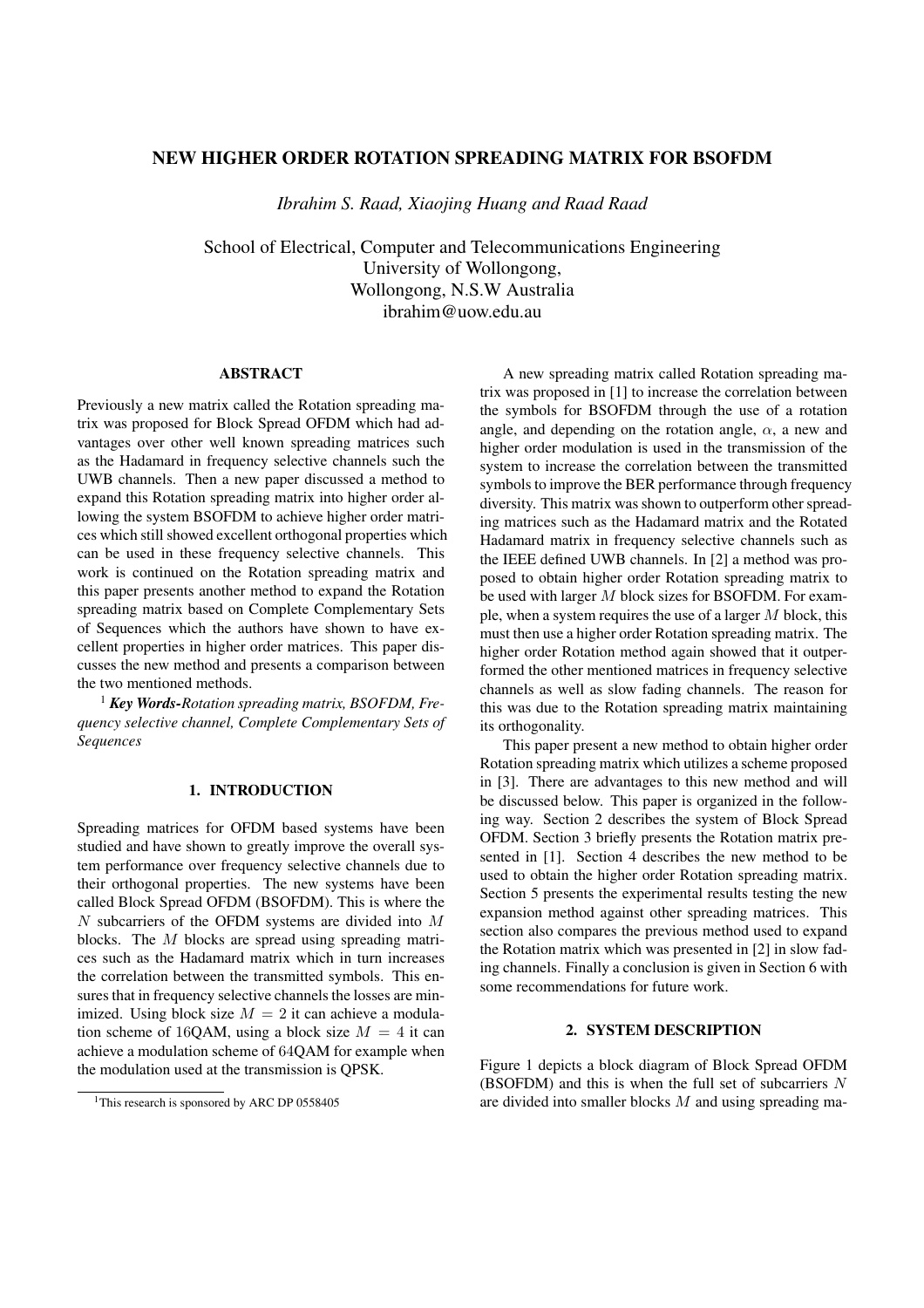

Fig. 1. Block diagram representation of the BSOFDM channel for a block length of two [4].

trices to spread the data across these blocks so to achieve frequency diversity across frequency selective channels [4]. The block spreading matrices are used to introduce dependence among the subcarriers. N subcarriers are split into  $\frac{N}{M}$  blocks, where  $M = 2$  is used for this example. Then each of the blocks are multiplied by a  $2 \times 2$  unitary matrix  $U_2$ . The length two output vectors are interleaved using general block interleaving to ensure the symbols are statistically independent so as to encounter independent fading channels. This will ensure in a dispersive frequency selective channel the data is statistically less likely to become corrupted and studies and simulations have shown this to be correct. The spreading matrices are generally used to increase the correlation between the transmitted symbols after the transmission has occurred [5], [6] and [7]. Unlike adaptive modulation schemes where depending on the system, a higher order modulation scheme is used to retransmit the data, this scheme utilizes spreading matrices to increase the correlation between the symbols, rather than retransmitting. This is depicted in Figure 2. For example at the transmission the system modulates the data using QPSK modulation, with spreading matrices a higher order modulation is used to increase correlation to 16QAM when using block size  $M = 2$  and can be seen in Figure 3. When the block size of  $M = 4$  and rotation angle  $\alpha = \frac{\pi}{9}$  is used a higher modulation scheme is achieved and can be seen in Figure 4. There are a number of matrices available and well studied, this paper continues the work on the Rotation matrix studied in [1], [2] and discusses a new method to achieve higher order Rotation matrix based on [3], and presents simulation results to compare with existing higher order Rotation spreading matrix as well as existing matrices used for BSOFDM such as the Hadamard matrix for sizes  $U = 4 \times 4$ ,  $U = 8 \times 8$  and  $U = 16 \times 16$ .

#### 3. ROTATION SPREADING MATRIX

In [1], a new spreading matrix known as the Rotation spreading matrix was presented and it was shown to outperform other spreading matrices such as the Hadamard and the Ro-



Fig. 2. The process through which the transmitted modulation is converted into a higher order modulation and then returned at the receiver.



Fig. 3. The Rotation matrix for  $M = 2$  BSOFDM with rotation  $\frac{pi}{3}$ .

tated Hadamard in UWB channels CM1 to CM4 which can be seen in Figure 5 depicting the Rotation spreading matrix outperforming the Rotated Hadamard and Hadamard matrix in UWB channel CM1. This was also true for the other channels of UWB. The simulation results used  $N =$ 64 subcarriers, Maximum Likelihood decoder at the receiver,  $M = 2$  block size and 20000 packet simulations. It was noted for its flexibility in producing varying types of matrices as well as unique combinations. The structure of this new Rotation matrix can be seen in Equation 1.

$$
U = \begin{bmatrix} 1 & \tan(\alpha) \\ \tan(\alpha) & -1 \end{bmatrix}
$$
 (1)

Varying modulation schemes are achievable and they depend on the angle  $\alpha$  chosen. Figure 3 depicts the new modulation scheme after the  $M = 2$  sized blocks are multiplied by the new Rotation spread matrix U using  $\alpha = \frac{\pi}{3}$ . Figure 4 depicts new modulation scheme after larger block size  $M = 4$  are multiplied by Rotation spreading matrix with rotation angle  $\alpha = \frac{\pi}{9}$ .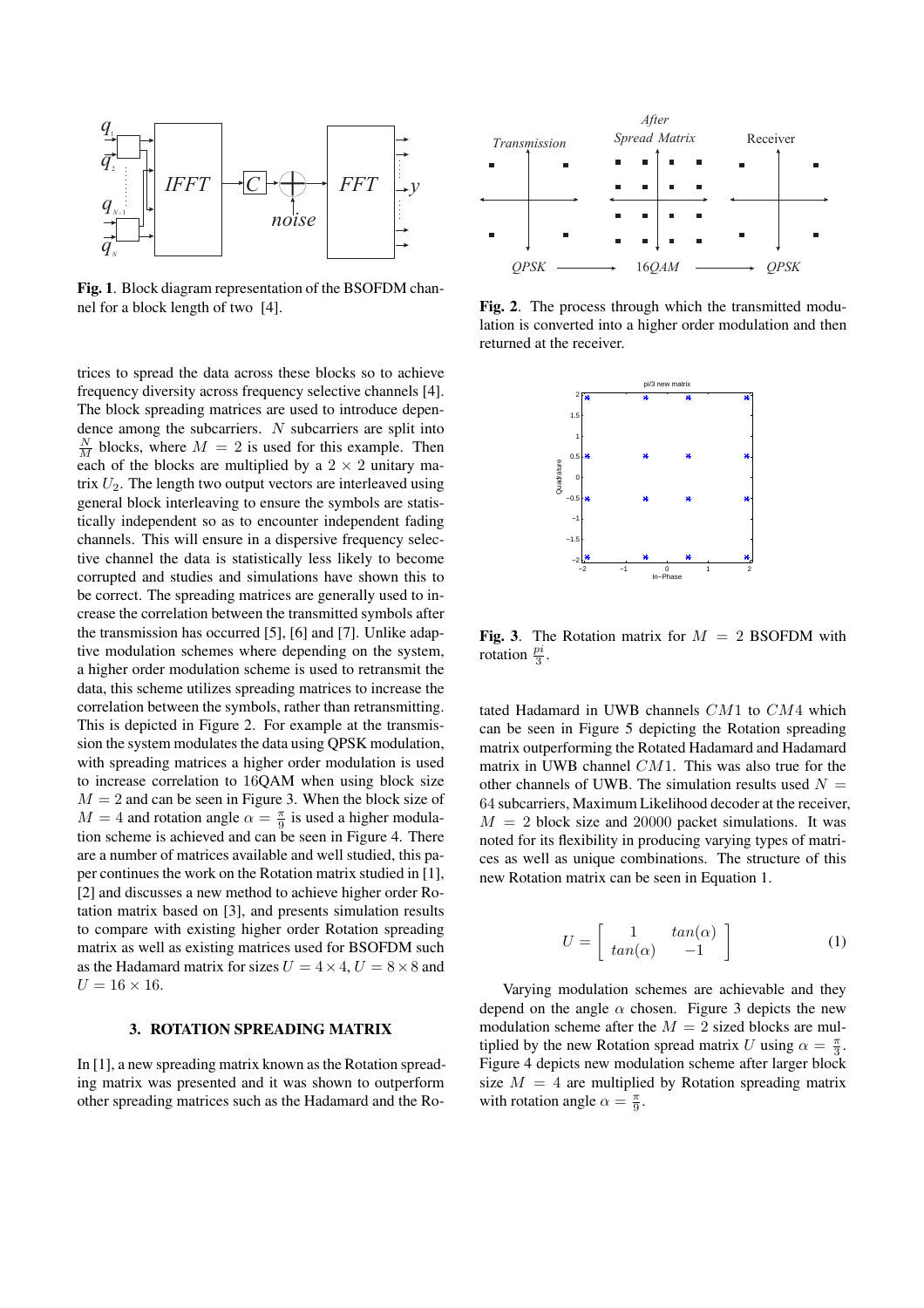

Fig. 4. The Rotation matrix for  $M = 4$  BSOFDM with rotation  $\frac{pi}{9}$ .



Fig. 5. The new Rotation matrix shown outperforming Rotated Hadamard and Hadamard matrices in UWB CM1.



Fig. 6. BER  $M = 8$  Rotation matrix versus Hadamard in 2 ray model channel  $N = 32$  subcarriers.

### 4. HIGHER ORDER ROTATION MATRIX USING THE COMPLETE COMPLEMENTARY SETS OF SEQUENCES

In [2] it was shown that a method based on the Hadamard expansion for the Rotation spreading matrix, this showed that the higher order Rotation matrix maintained its orthogonality and showed it outperformed the other existing solutions for BSOFDM in frequency selective channels. This can be seen in Figure 6 which depicts the new Rotation matrix using block size  $M = 8$  using the Hadamard expansion method presented in [2] comparing with the Hadamard  $8 \times 8$  matrix. The Rotation spreading matrix outperforms the Hadamard matrix by approximately  $2dB$ .

In [3], the authors showed a new method to expand the Hadamard matrix into higher order and which showed superior properties in frequency selective channels. In this paper we utilize this new method to expand the Rotation spreading matrix which can be described as follows,

$$
U_{2N} = \left[ \begin{array}{cc} U_N & U_N \\ U_N & -U_N \end{array} \right] \tag{2}
$$

Where  $\tilde{U_N} = P_N U_N Q_N$  which denotes an equivalent Rotation matrix obtained by permuting the rows and columns of  $U_N$ ,  $P_N$  and  $Q_N$  are arbitrary monomial permutation matrices have exactly one non-zero entry in every row and column and therefore satisfying the conditions,

$$
P_N P_N^T = P_N^T P_N \tag{3}
$$

$$
= Q_N Q_N^T \tag{4}
$$

$$
= Q_N^T Q_N \tag{5}
$$

$$
= I_N \tag{6}
$$

Where  $P_N$  is,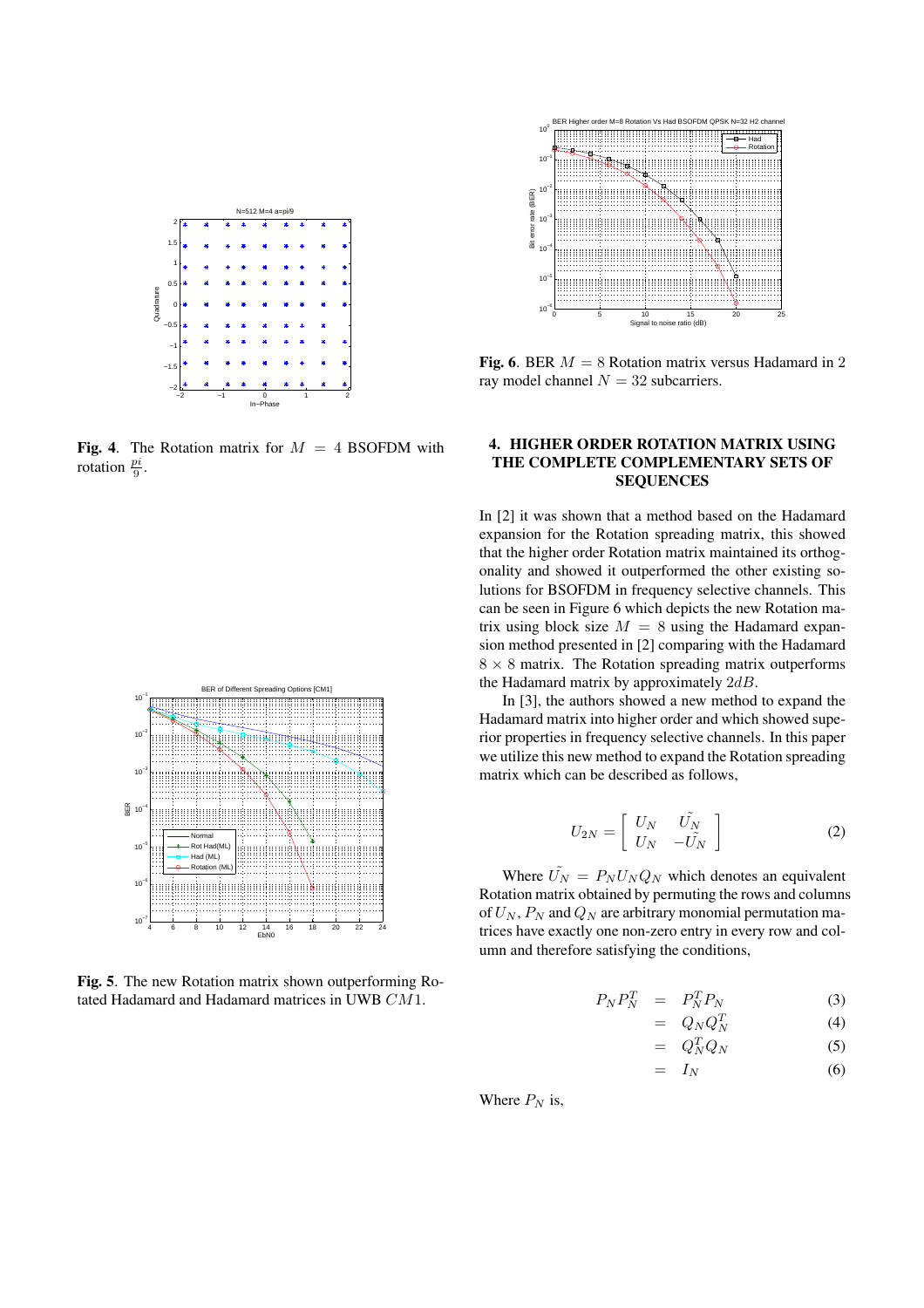$$
P_N = \left[ \begin{array}{cc} 0 & I_{\frac{N}{2}} \\ I_{\frac{N}{2}} & 0 \end{array} \right] \tag{7}
$$

and  $Q_N = I_N$ . Which means that  $\tilde{H}$  is obtained by exchanging the upper and lower half half of  $H<sub>N</sub>$  and it was shown in [3] to have good complementary properties.

So, the Rotation spreading matrix will have the following structure for a  $U = 4 \times 4$  matrix,

$$
U_4 = \begin{bmatrix} 1 & \tan(\alpha) & \tan(\alpha) & -1 \\ \tan(\alpha) & -1 & 1 & \tan(\alpha) \\ 1 & \tan(\alpha) & -\tan(\alpha) & 1 \\ \tan(\alpha) & -1 & -1 & -\tan(\alpha) \end{bmatrix}
$$
 (8)

The  $U = 8 \times 8$  Rotation spreading matrix based on the CCSS expansion can be shown as follows, where  $t =$  $tan(\alpha)$ 

$$
U_8 = \begin{bmatrix} 1 & t & t & -1 & 1 & t & -t & 1 \\ t & -1 & 1 & t & t & -1 & -1 & -t \\ 1 & t & -t & 1 & 1 & t & t & -1 \\ t & -1 & -1 & -t & t & -1 & 1 & t \\ 1 & t & t & -1 & -1 & -t & t & -1 \\ t & -1 & 1 & t & -t & 1 & 1 & t \\ 1 & t & -t & 1 & -1 & -t & -t & 1 \\ t & -1 & -1 & -t & -t & 1 & -1 & -t \end{bmatrix} \qquad (9)
$$

Higher order  $M \times M$  Rotation spreading matrices can be achieved when the method described in Equation 2 is used. This ensures that the higher order matrix maintains orthogonality for larger M sized blocks.

#### 5. RESULTS

The following experimental results show that the expansion based on CCSS method also outperforms the Hadamard and Rotated Hadamard using block sizes of  $M = 16$ ,  $M = 8$ and  $M = 4$  across frequency selective channels and slow fading channels. As can be seen from Figures 7, 8 and 9 the Rotation spreading matrices outperforms the Rotated Hadamard and Hadamard matrices is BSOFDM across fading channels by more than 2dB. The rotation angle used for these figures was  $\alpha = \frac{\pi}{3}$ , with the subcarriers ranging from  $N = 16$  to  $N = 64$ .

This then can allow us to compare the expansion in UWB channels of both methods of expanding the Rotation matrix and as can be seen there is a small difference in terms of BER when using the MMSE decoder across UWB channels defined from CM1 to CM4.

In Figure 11 it can be seen when using block size of  $M = 4$  with the number of subcarriers  $N = 64$  in UWB



Fig. 7. Comparing Rotation matrix  $(\frac{\pi}{3})$  higher order using CCSS with Rotated Hadamard and Hadamard in H2 ray channel  $N = 16 M = 4$ .



Fig. 8. Comparing Rotation matrix  $(\frac{\pi}{3})$  higher order using CCSS with Rotated Hadamard and Hadamard in H2 ray channel  $N = 16$   $M = 8$ .



Fig. 9. Comparing Rotation matrix  $(\frac{\pi}{3})$  higher order using CCSS with Rotated Hadamard and Hadamard in H2 ray channel  $N = 64 M = 16$ .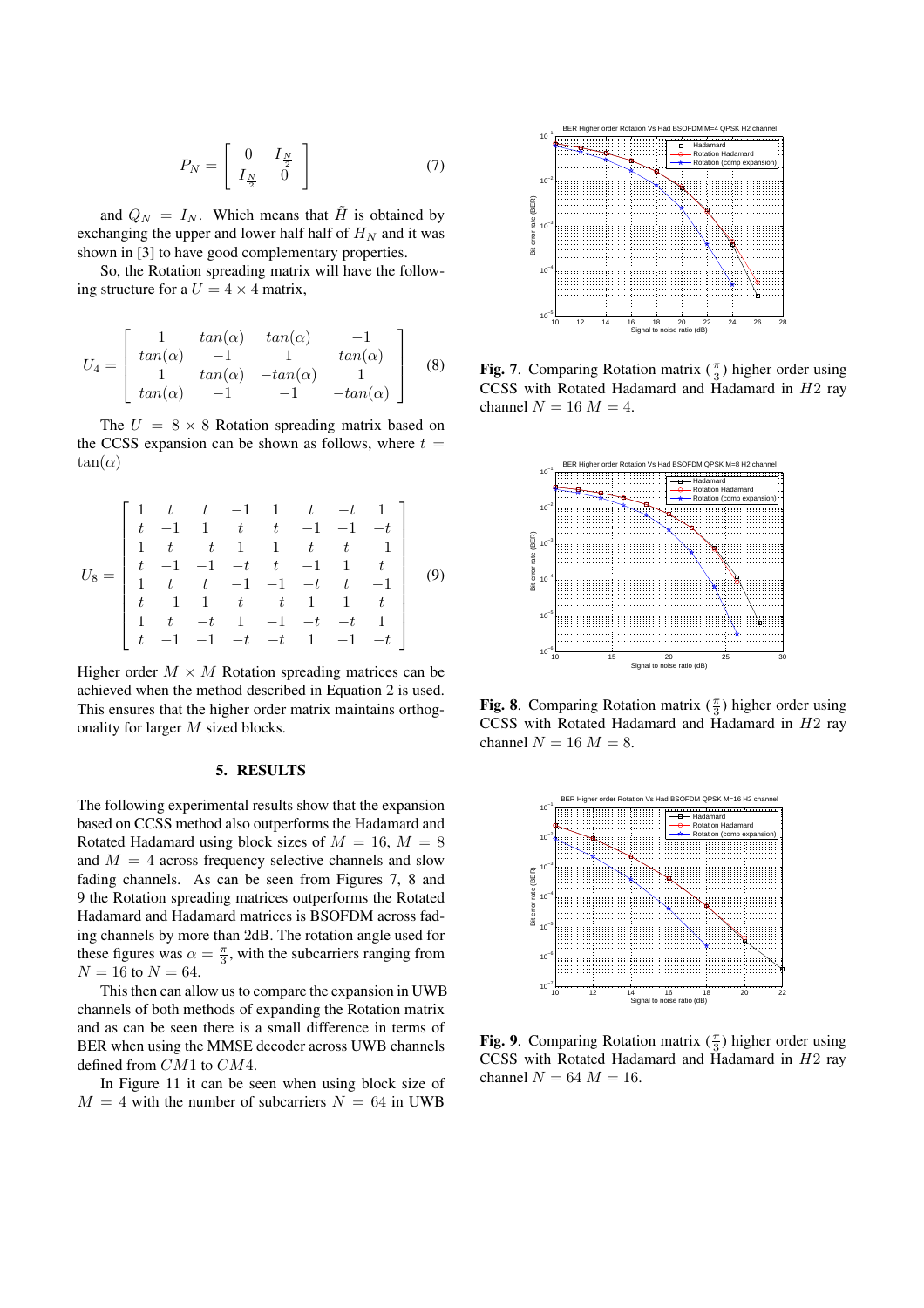

Fig. 10. Comparing Had method with CCSS method expansion  $M = 4 N = 64$  in UWB CM1.



Fig. 11. Comparing Had method with CCSS method expansion  $M = 4 N = 64$  in UWB  $CM2$ .



Fig. 12. Comparing Had method with CCSS method expansion  $M = 4 N = 64$  in UWB CM3.



Fig. 13. Comparing Had method with CCSS method expansion  $M = 8 N = 64$  in UWB  $CM1$ .

channel CM2, the CCSS expansion method for the Rotation spreading matrix there was a gain of 0.5dB.

In Figure 12, there is a further improvement of the CCSS expansion method over the Hadamard expansion method when the two are compared for block size of  $M = 4$  using  $N = 64$  subcarriers across the UWB channel CM3 of approximately 1.5dB.

Similar results can be seen for block size  $M = 8$  for the UWB channels CM1 to CM4.

When the CCSS expansion method is compared with the Hadamard expansion method for higher order Rotation spreading matrix in slow fading channel, it can be seen in Figure 15 that the two method have a very similar result and no advantage can be observed over the other in terms of BER gain. Both expansion methods still outperformed the Rotated Hadamard by approximately 2dB.